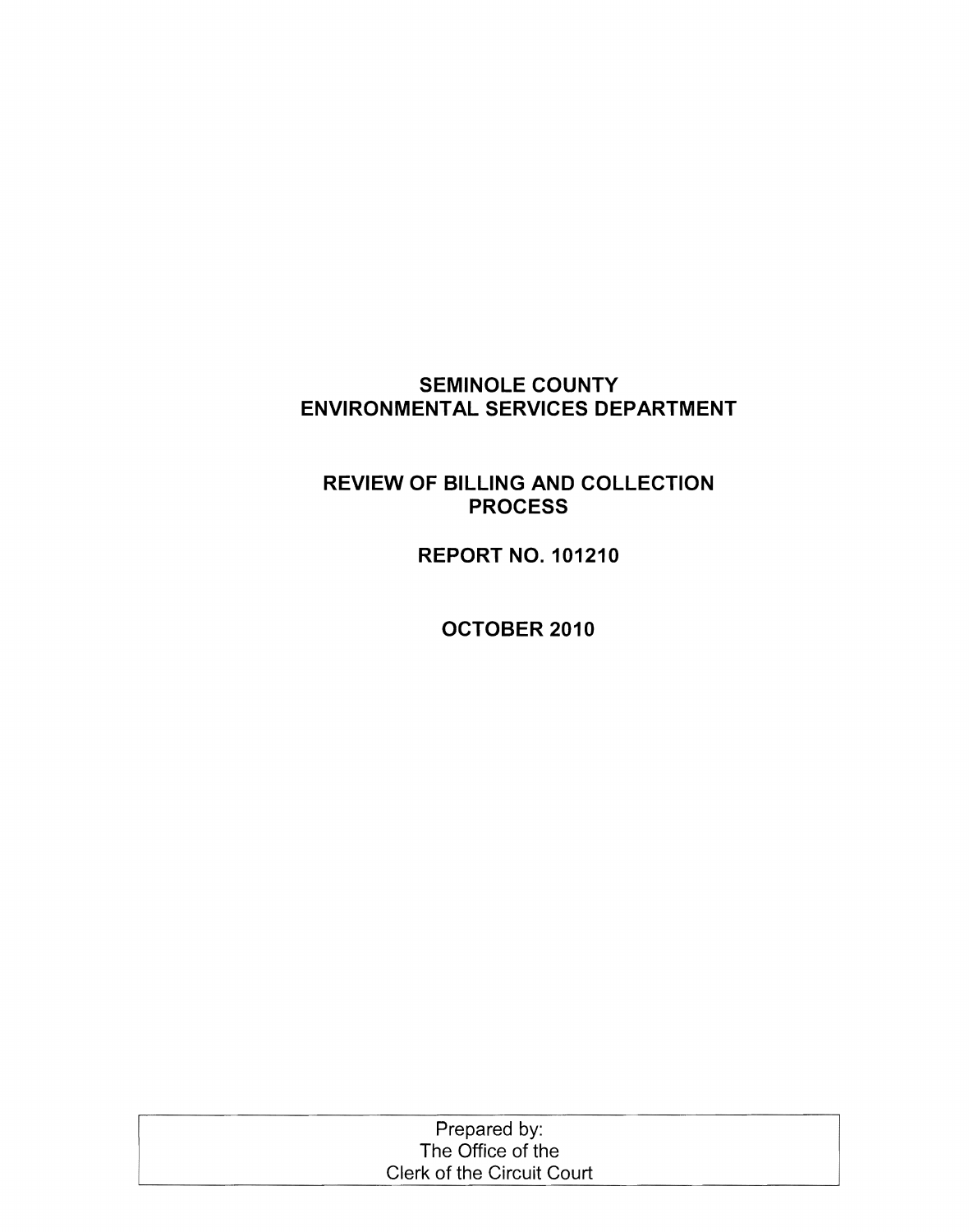

MARYANNE **MORSE** Clerk of the Circuit Court Seminole County

October 12, 2010

The Honorable Bob Dallari, Chairman The Board of County Commissioners Seminole County, Florida 1101 East First Street Sanford, FL 32771

Dear Mr. Chairman:

I am very pleased to present you with the attached review of the billing and collection process for the Environmental Services Department.

Management's responses have been incorporated into the final report. It is our opinion that management has a corrective action plan that will satisfy the audit recommendations.

I would like to acknowledge the assistance of the county staff for their cooperation and assistance throughout the course of this audit. The assistance is deeply appreciated. With warmest personal regards, I am

Most cordially,

Decempore-

Maryanne Morse<br>Clerk of the Circuit Court Seminole County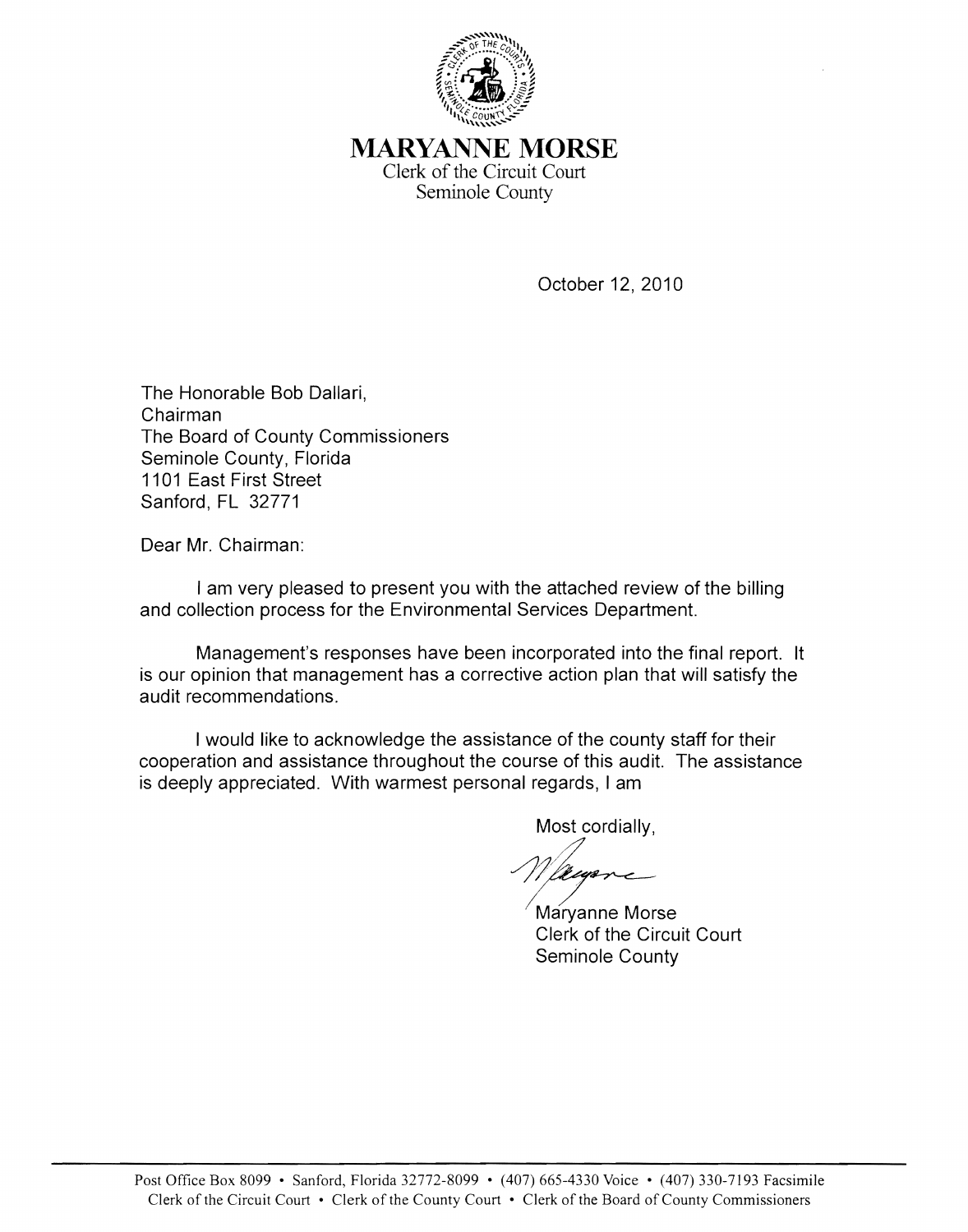#### **DISTRIBUTION LIST**

BOARD OF COUNTY COMMISSIONERS Ms. Brenda Carey Mr. Bob Dallari Mr. Carlton Henley Mr. Michael McLean Mr. Dick Van Der Weide

> COUNTY MANAGER'S OFFICE Mr. Joseph A. Forte

ENVIRONMENTAL SERVICES DEPARTMENT Mr. Andy Neff

> BOARD OF COUNTY COMMISSION RECORDS Ms. Jane Spencer

| Prepared by:               |  |
|----------------------------|--|
| The Office of the          |  |
| Clerk of the Circuit Court |  |
|                            |  |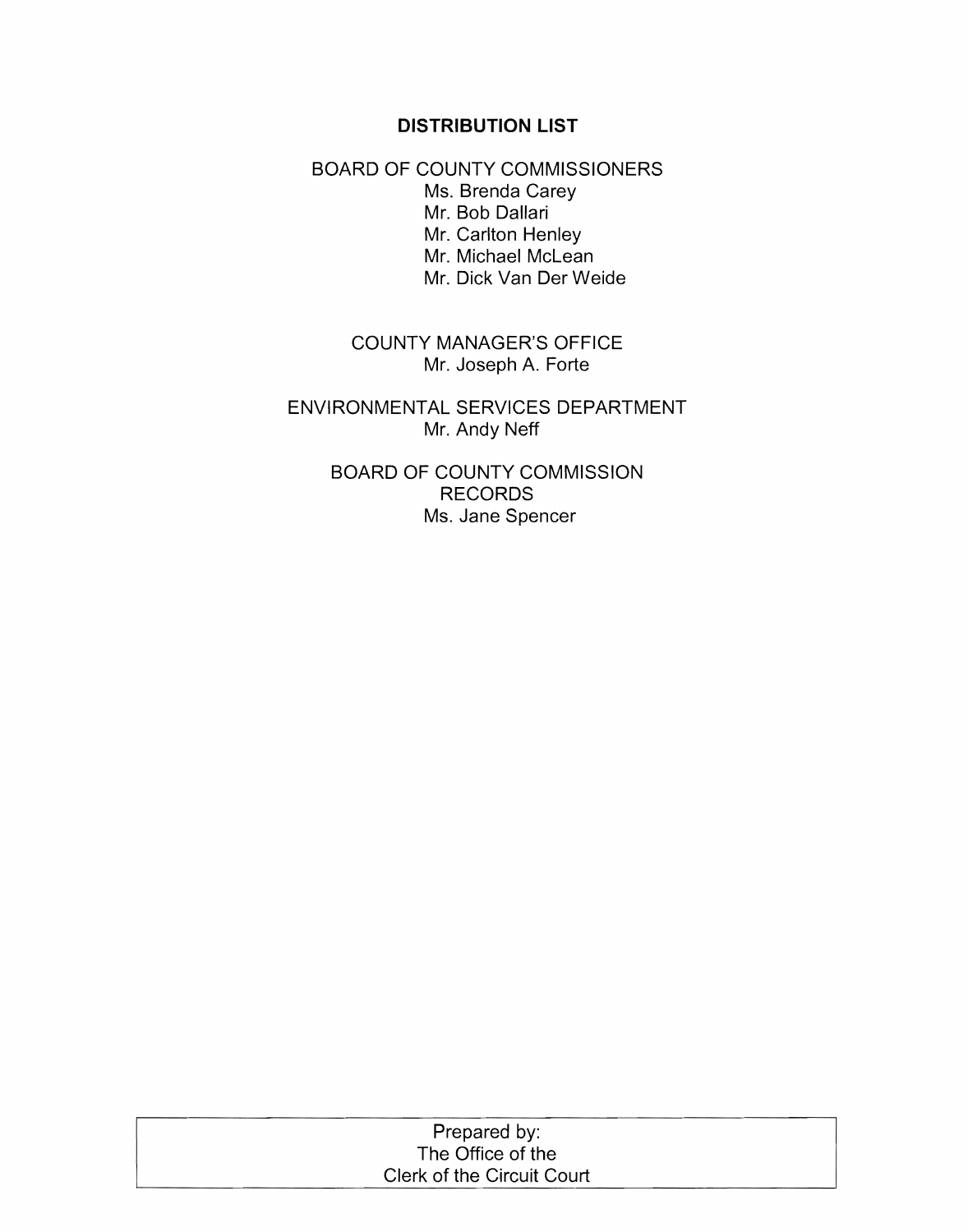# **TABLE OF CONTENTS**

# **Transmittal letter**

# **Findings and Recommendations**

| 1. Muncipality contracts do not define billing, payment, and collection |  |
|-------------------------------------------------------------------------|--|
| requirements.                                                           |  |
|                                                                         |  |
|                                                                         |  |

| Prepared by:               |  |
|----------------------------|--|
| The Office of the          |  |
| Clerk of the Circuit Court |  |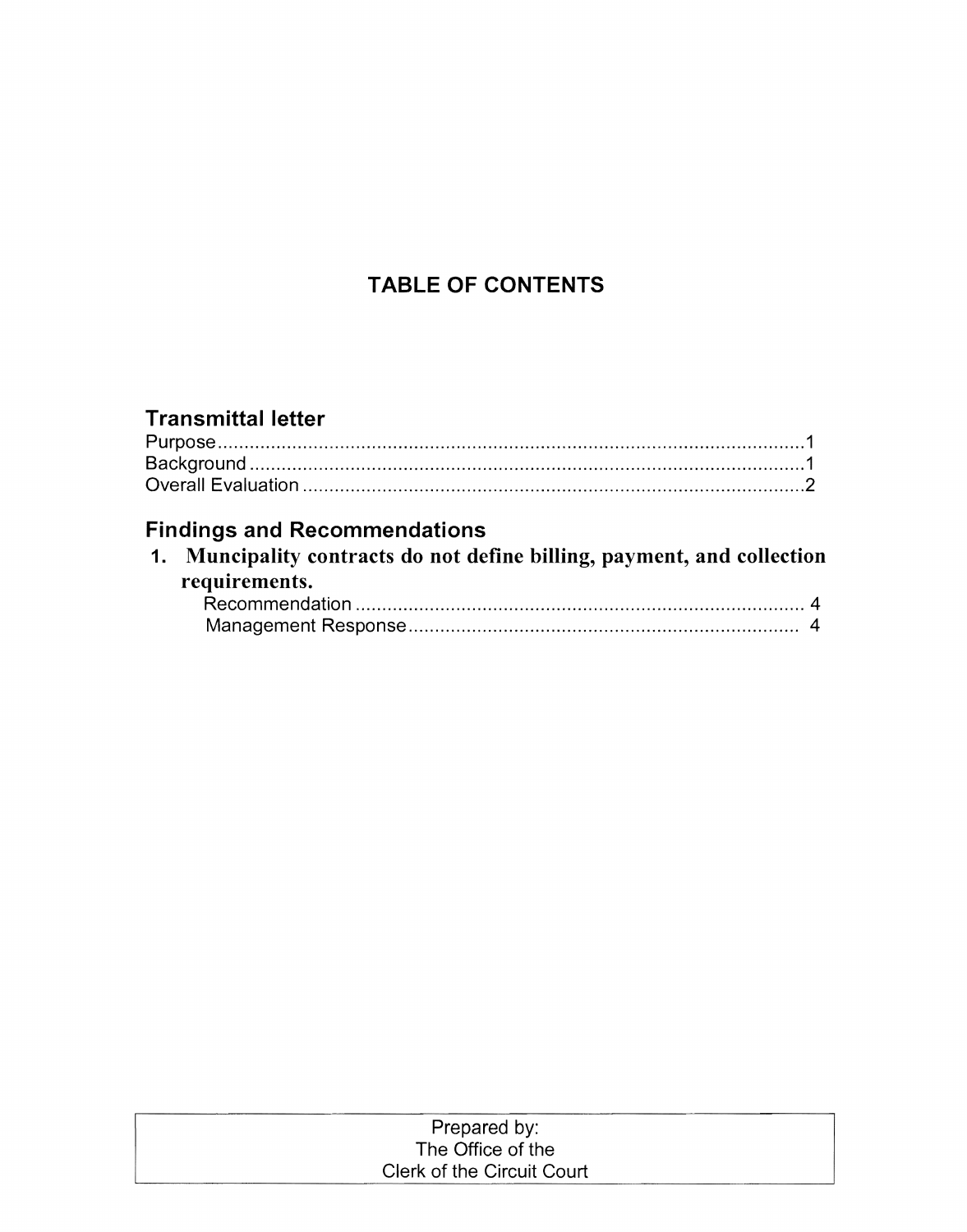## **Seminole County Department of Environmental Services Water and Sewer Billing Division**

### **Billing and Collection Process**

The Office of the Clerk of the Circuit Court has completed a review of the Business Office which is responsible for billing customers, and for the related accounting procedures of the department.

### **PURPOSE**

The purpose of this review was to determine if the system of internal controls is adequate, effective, and in compliance with county policies and procedures and applicable laws. Also, to determine if the division has adequately addressed the previous internal audit recommendations.

### **BACKGROUND**

The Environmental Services Department has various business components that include:

- Business Office;
- Planning, Engineering, and Inspections;
- Solid Waste Management;
- Waste Water;
- Water; and,
- Water Conservation.

The focus of this review was primarily the Business Office. The office has responsibility for billing and collection of revenues. During FY08/09, the business office billed over \$39,464,000 and collected over \$39,808,000 with balances outstanding of \$5,267,072.

Since 1997, the Clerk of the Circuit Court has published four audits. The division has been very pro-active in addressing each of the audit recommendations. This audit was to re-evaluate the division's policy to ensure continued compliance with county policy and internal control.

The department provides water and sewer services to over 40,000 residential and commercial customers located throughout the county.

| Prepared by:                  |  |
|-------------------------------|--|
| Office of the                 |  |
| <b>Clerk of Circuit Court</b> |  |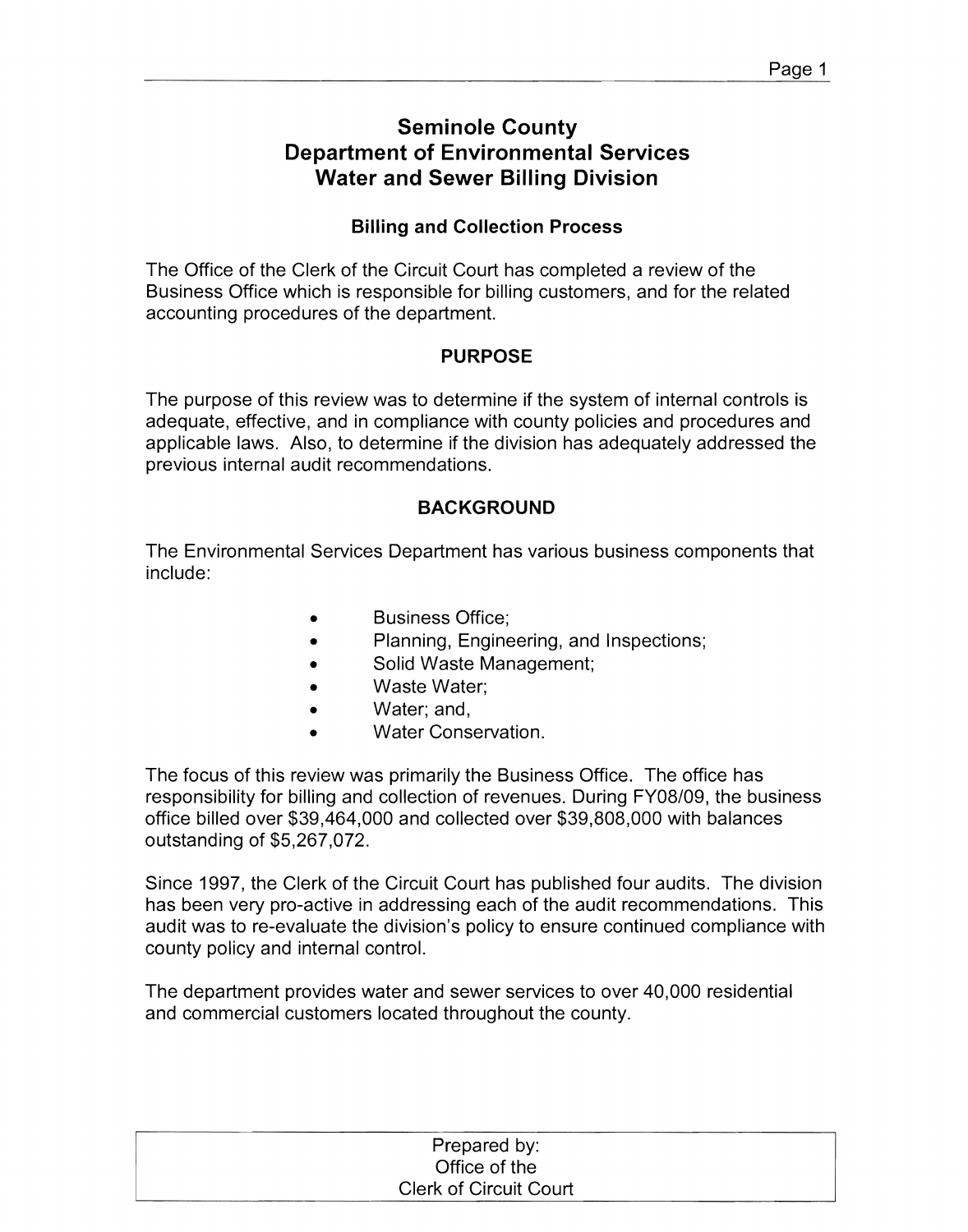These services are provided through county-owned and operated water and sewer facilities and wholesale agreements with other utilities. The business office does the billing, collection, and accounting for the Water and Sewer Fund.

In addition, it has the accounting responsibilities for billing of the commercial haulers and governmental units for its solid waste disposal.

The review that follows addresses the policies and procedures of the Business Office.

### **SCOPE OF WORK**

The system of internal control over the billing system and the associated accounting records, policies and procedures was subject to review.

Specifically, we reviewed:

- The applicable policies, procedures, laws, and county ordinances;
- The system for reconciling the department's billing system with the county finance general ledger.
- Residential and non-residential customer deposits and refunds;
- Testing for compliance with internal procedures and to the rates, fees, and charges as approved by the BCC rate schedule;
- Reconciliation's for accounts receivable, customer deposits and the escrow account; and,
- Interviews with county personnel.

### **OVERALL EVALUATION**

In our opinion, the division is correctly assessing the rates, fees, and charges approved by the BCC on November 10, 2009 (Resolution No. 2009-R-235). We also noted that audit issues identified in previous internal audits performed by the Office of the Clerk of the Circuit Court have been corrected to our satisfaction. Also, the division has taken the initiative to formally define their policies and procedures in writing as a management training tool.

There is one condition that, although not of material nature, warrants management's attention.

| Prepared by:                  |  |
|-------------------------------|--|
| Office of the                 |  |
| <b>Clerk of Circuit Court</b> |  |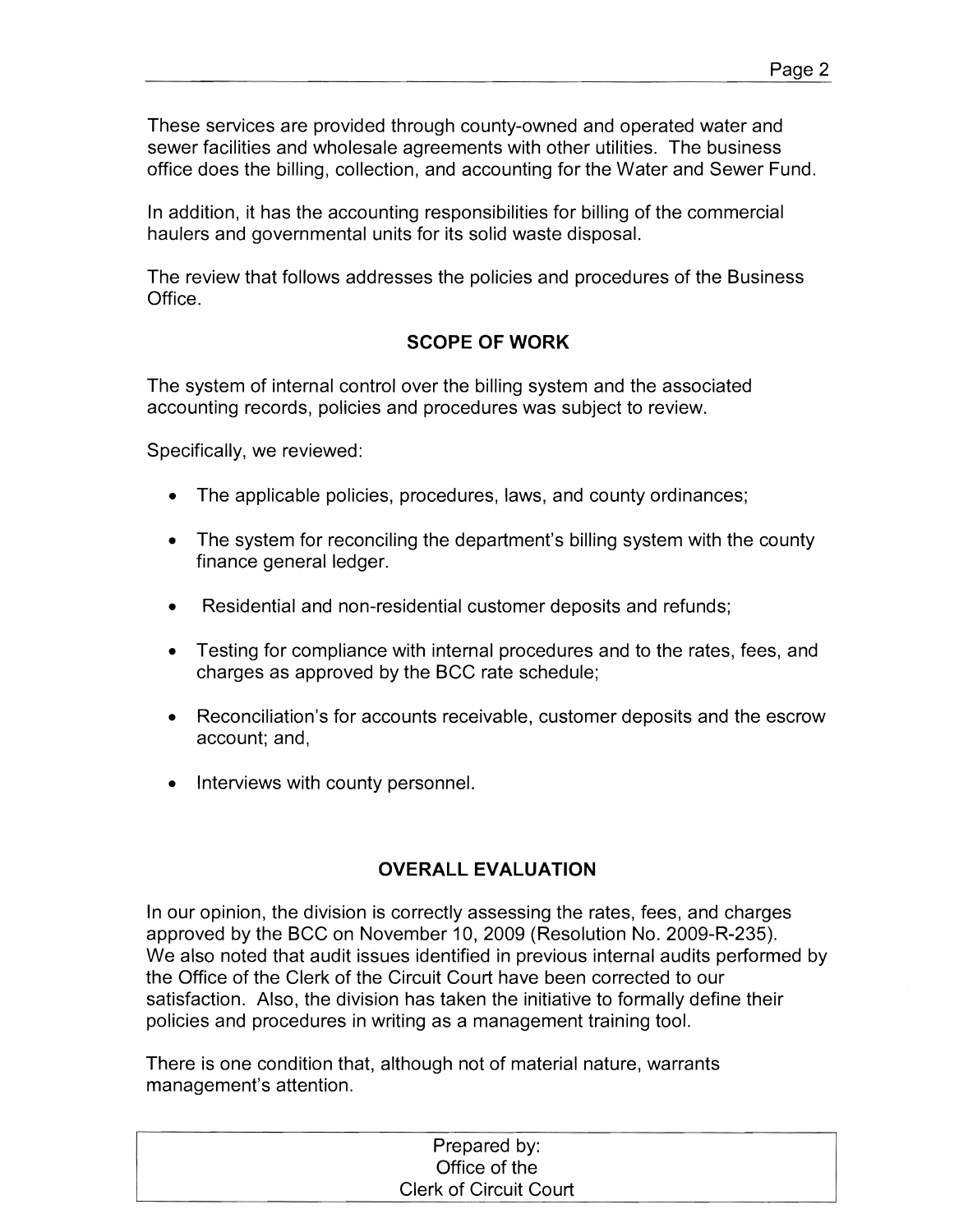We noted:

• Municipality contracts do not define billing, payment, and collection requirements.

Business practices could be improved by identifying specific requirements in the contracts to improve operational efficiency. This issue is discussed in more detail in the report that follows.

### **FINDING NO.1**

Municipality contracts do not define billing, payment, and collection requirements.

As part of a county-wide program for solid waste management, the county has inter-local agreements with several municipalities. For a fee, cities are allowed to dispose their waste through the Seminole County Solid Waste Landfill and Transfer Station.

Although there is a fee schedule, the contracts are silent on the when the county invoices, payment due dates, and issues such as an interest charge for late payment.

Some cities were consistently making late payments to the county as there is no firm rule when payment is due, such as a established time (e.g. 30 days from invoice). Thus, there is not a violation of the contract.

For illustration, we noted that as of June 30, 2010 there was a total past due balance of around \$130,000 for four local governments. These cities were not assessed any interest for the late payment. No late payment violation because the inter-local agreements simply do not address late payments and/or payment due dates. If this same balance was owed by commercial carriers the county would have assessed additional fees of about \$1,950 per month.

To ensure a fair and equitable billing and collection process, the inter-local agreement should define the billing and collection process so that both Seminole County and the municipalities are treated consistently and receive equitable treatment.

| Prepared by:                  |  |
|-------------------------------|--|
| Office of the                 |  |
| <b>Clerk of Circuit Court</b> |  |